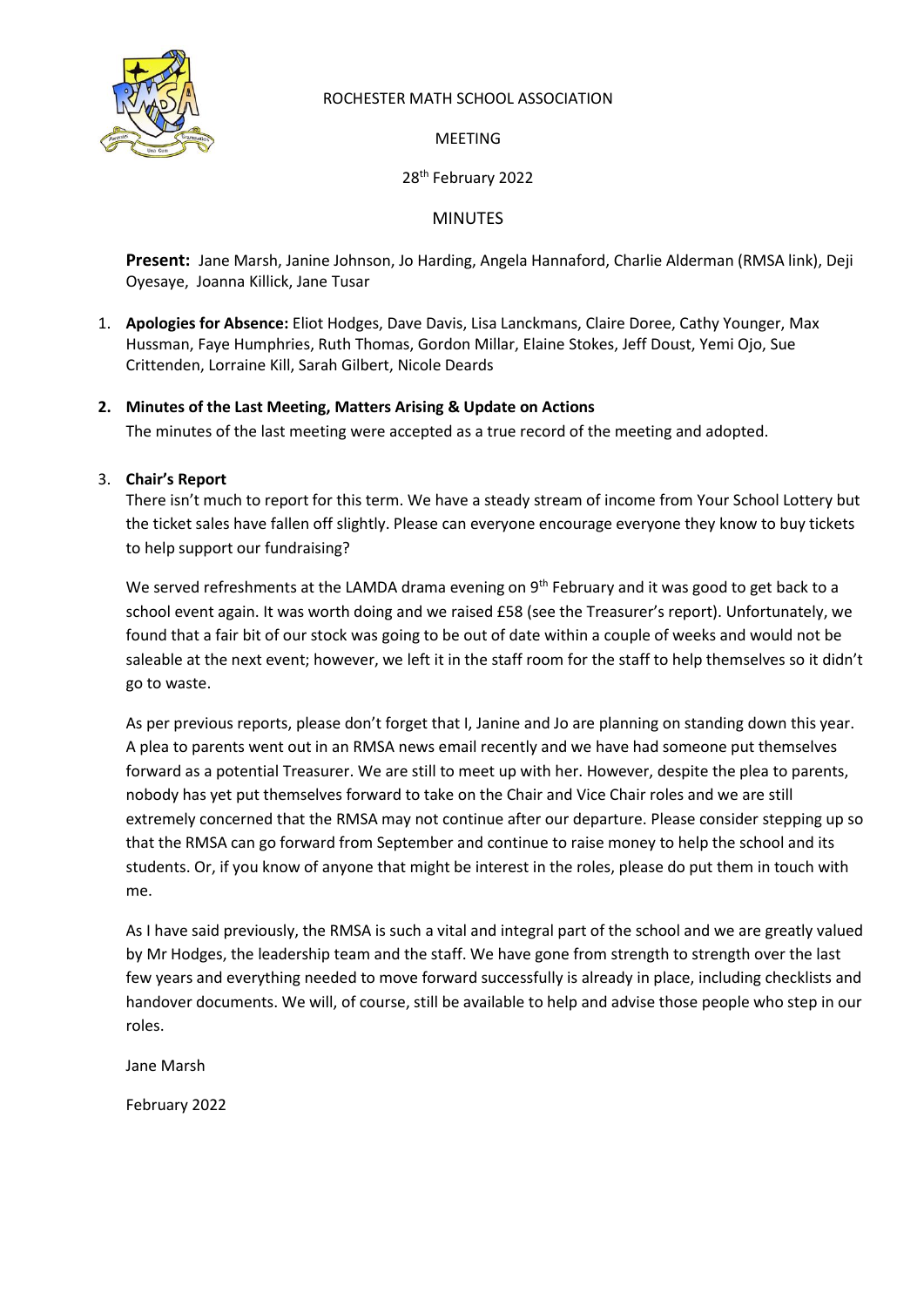#### 4. **Treasurer's Report (update)**

| <b>Float in Cash Tin</b>      | £100.00                                      |            |  |  |  |  |
|-------------------------------|----------------------------------------------|------------|--|--|--|--|
| <b>Float in Lost Property</b> | £20.00                                       |            |  |  |  |  |
| <b>Payments In</b>            |                                              |            |  |  |  |  |
| January/February              | 2 <sup>nd</sup> hand uniform                 | £81.36     |  |  |  |  |
|                               | Your School Lottery                          | £421.20    |  |  |  |  |
|                               | Drama evening                                | £58.00     |  |  |  |  |
| <b>Payments Out</b>           |                                              |            |  |  |  |  |
|                               |                                              |            |  |  |  |  |
| January/February              | Geography Dept Maps                          | £333.24    |  |  |  |  |
|                               | Drama Licence                                | £820.00    |  |  |  |  |
|                               | <b>Football Kit</b>                          | £1,073.66  |  |  |  |  |
| <b>Liabilities</b>            |                                              |            |  |  |  |  |
|                               |                                              |            |  |  |  |  |
|                               | Reimburse insurance                          | £22.50     |  |  |  |  |
|                               | <b>Reimburse Boot Fair Bookings</b>          | £10.00     |  |  |  |  |
|                               | Laptops                                      | £1,590.00  |  |  |  |  |
|                               | Small Lotteries annual fee paid in May       | £20.00     |  |  |  |  |
|                               | Available Funds as of the 20th February 2022 | £16,646.25 |  |  |  |  |

- ➢ **Charity Commission Return:** Submitted
- ➢ **ParentKind Survey:** Completed
- ➢ **Insurances.** We do not appear to have received any further payments which means we have only received 2 payments this year.
- ➢ **Your School Lottery**: The Lottery information is posted on the RMSA Facebook page, please could you share so the message gets to as many people as possible, remember you do not have to be a parent of a pupil to participate.
- ➢ **Giving Machine:** The Giving Machine information is posted on the RMSA Facebook page please could you share so the message gets to as many people as possible, remember you do not have to be a parent of a pupil to participate.
- ➢ **Amazon Smile:** Amazon Smile information is posted on the RMSA Facebook page please could you share so the message gets to as many people as possible, remember you do not have to be a parent of a pupil to participate. We have had another £100 come in via Amazon Smile since the treasurer's report was done.
- ➢ **Donations:** £1,500 is still put aside for the Laptops in case there is a way to resolve the Trust's issue with receiving the donation. Charlie noted that this issue has not been resolved and doesn't seem to be going any further so best to put the £1500 back into the RMSA pot.
- ➢ **Stock:** Unused stock from Xmas Fayre is in cupboard.
- ➢ **Requests for Funding**: All requests for funding need to be submitted on a Funding Request form attached. This is necessary as we need to have an audit trail available to show an accountant at the end of our financial year. Our income is likely to exceed £10,000 this year and there are more stringent requirements in respect of our Charity Commission submission. In addition, there is now a 2month time limit on the agreement to fund an item to allow funds to become available for other bids. Wording on Funding Application has been amended to reflect this.

*Jo Harding*

February 2022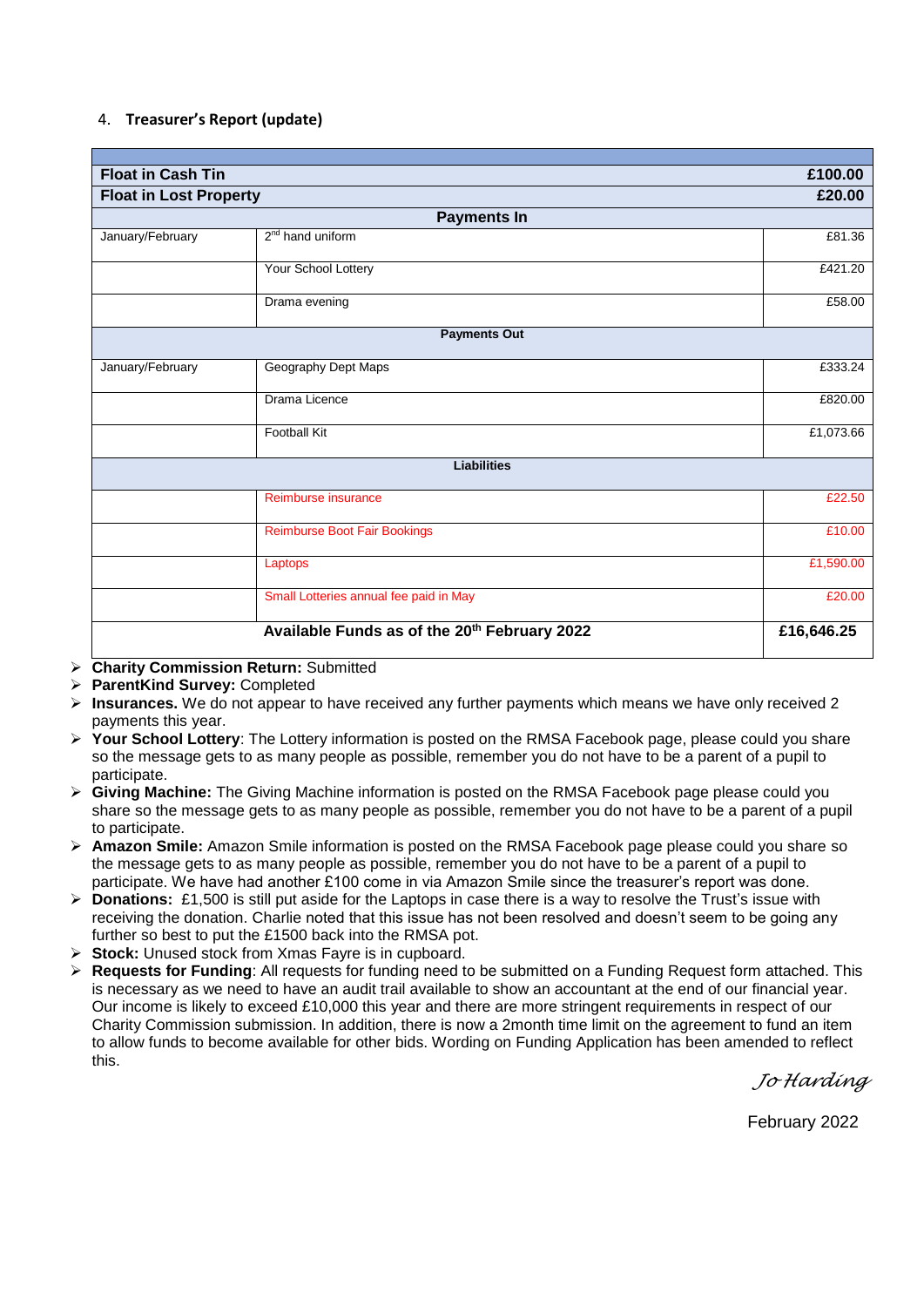#### 5. **Request for Funds**

- ➢ SEND interactive, sensory tile for use at break and lunch times at a total cost of £57.89 (£47.99 + VAT) (C.Carberry) – approved
- ➢ Chemistry 3 melting pot apparatus at total cost of £704.73 (£234.91 each) for use at A-level. It is a core piece of apparatus for Y13 practicals and as more students are opting for chemistry at Alevel, there is not enough to go around (M.Barley) – approved
- ➢ Food Technology 2 air fryers at a total cost of £99.96 (£49.98 each) (O.Carrier) useful equipment for GCSE practicals but also to allow student to develop healthier and safer ways of preparing food - approved
- $\triangleright$  Art & Design A range of ceramic glazes to be used with KS3 in class and in extra-curricular clubs at a total cost of £266.58 (£222.14 + VAT) (E.Morton) – approved but this is a one-off agreement. Any future requirements will have to go through the same process of discussion and it will depend on the thoughts of the RMSA membership at the time of request and how much money we have available. We do not want to set a precedent that might imply that future requests will automatically be granted.
- ➢ Art & Design Photography An interfit LED light ring to develop the lighting and effects that GCSE and A-level students can achieve at a total cost of £179 (E.Morton) – approved
- $\triangleright$  Science Funding for Science club to be able to cover costs of equipment and the entrance fee for the Crest Award at a total cost of £500 for the year (Amy Wallace) – We are more than happy to fund items for the science club as this is exactly the sort of thing we are here for but we need to have an itemised list of the things that will be purchased rather than just awarding a sum of money. If the request can be updated and resubmitted, we will discuss it again at the next meeting in April.

Further to discussion at last meeting about RMSA possibly funding larger items of use to the school, Jane has had some discussion with Eliot about us funding a gazebo-style shelter for outside for students to use during the bad weather.

### 6. **Quiz night & forthcoming events**

Quiz night has been booked for the main hall for Friday 20<sup>th</sup> May – Jubilee theme. Jo has ordered a 'pin the diamond on the Queen' game, red, white & blue tablecloths. We can discuss this more at the next meeting. Need to work out food.

Spring concert  $-16<sup>th</sup>$  March TBC date with Faye (see actions)

Thurs  $9<sup>th</sup>$  June – Y6 New entrants evening normally in June – we can represent the RMSA there and sign up parents to school lottery, promote the work we do to support the school. To be discussed at a later date.

### 7. **Lost Property Update**

The lighting and the power point in Lost Property have been replaced, the power socket is near the counter - much better location. The old socket is still there, but it is in the back room beside the cupboard (not easy to get to). I'm not sure if it still has power.

With the exception of Watches, all pre-2021 lost property has been moved on: either to the Second Hand shop, charity shop or the bin.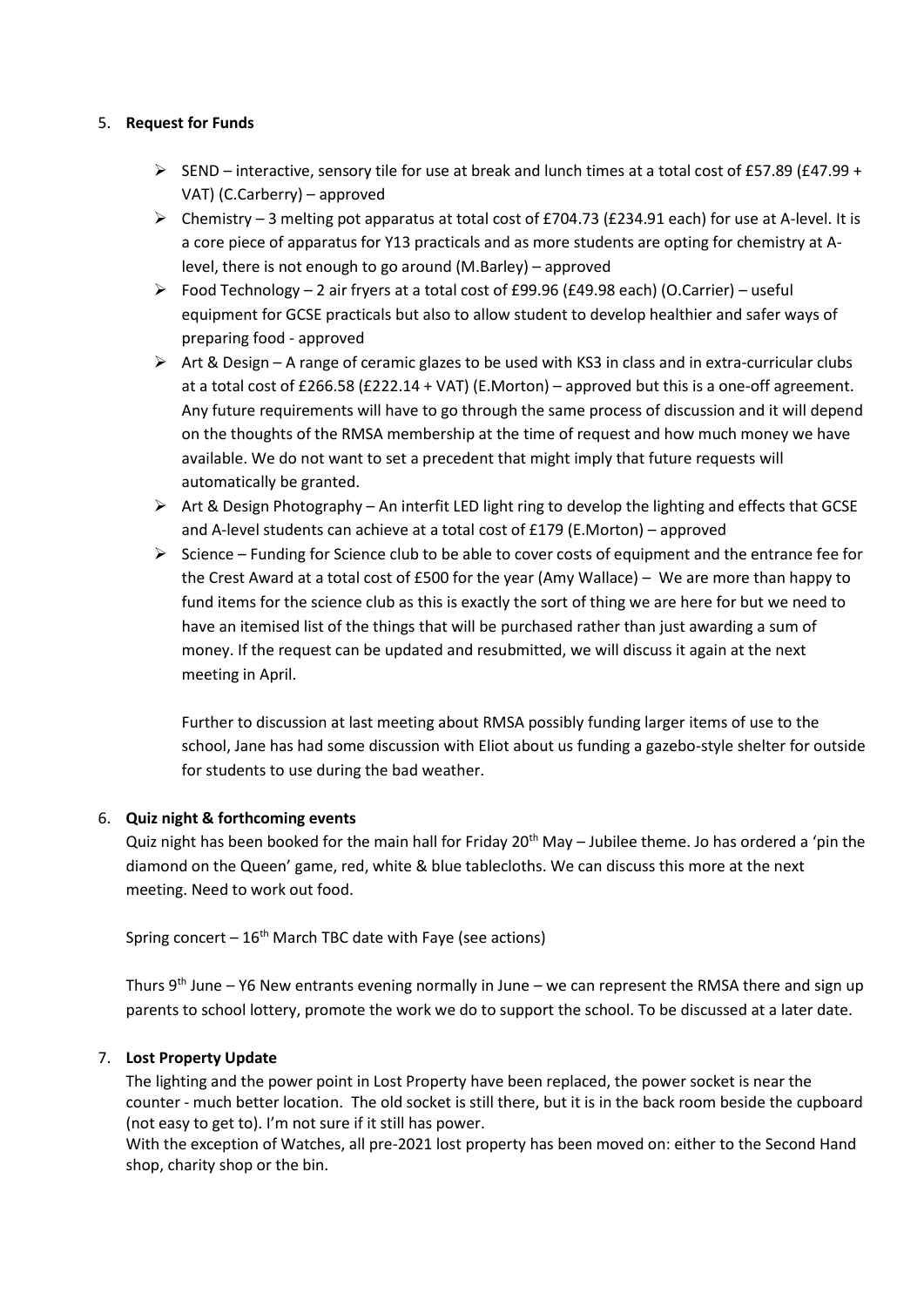All unnamed items are photographed and listed with a description. I was wondering if it might be an idea to group similar items with their descriptions and send an email out, i.e. separate emails for glasses, coats, lunchboxes, PE Bags, etc?

Jane will go back to Cathy and ask her to draft something so it can then be emailed out.

### 8. **Update from Sixth Form**

No update at this time.

9. **Update from Charlie Alderman**

No update at this time.

#### 10. **Update from OW**

Jeff not present so no update at this time.

### 11. **Any Other Business**

Janine asked about revision guides. Jane will discuss with Eliot again once they arrange some time. Jane Wheeler – worth discussing with as she deals with the pupil premium.

Deji raised the idea of an RMSA dedicated evening at the end of the school year – to sell the revision guides, introduce the RMSA, have refreshments, lost property, second hand uniform, push the school lottery, Amazon Smile, etc.

# *\*Date of the next RMSA meeting ~ Monday 25th April 2022 @ 7pm, SJWMS\**

| Ref.  | Date                          | <b>Agenda Item</b>                | <b>Activity</b>                                                                                                                                                                                                                                        | Owner             |
|-------|-------------------------------|-----------------------------------|--------------------------------------------------------------------------------------------------------------------------------------------------------------------------------------------------------------------------------------------------------|-------------------|
| T5.12 | On-going                      | Lost Property                     | Dave to build racking and engage Site Team as appropriate.<br>Difficulty in sourcing materials but will be sorted once this has<br>been ordered. Still proving difficult.                                                                              | Dave              |
|       |                               |                                   | Jo mentioned we could purchase racking to replace it $-$ Sue<br>and Cathy to investigate what they would need and let us<br>know.                                                                                                                      | Sue C and Cathy Y |
|       |                               |                                   | Message to parents re. coats to be sent out                                                                                                                                                                                                            | Jane              |
| T6.6  | On-going                      | Giving<br>Machine/Amazon<br>Smile | CA to promote with staff & will send information from Jane<br>across to the new 6 <sup>th</sup> form reps.                                                                                                                                             | Charlie           |
| T1.17 | Ongoing                       | Lost Property                     | See LP update above.                                                                                                                                                                                                                                   | Sue C             |
| T2.9  | 7 <sup>th</sup> December 2020 | AOB                               | Reminder and information to members about the Parentkind<br>website. Anyone can join Parentkind, committee members<br>have to be approved by RMSA officers.<br>Also about the Facebook page - PTA hangout. Worth joining<br>for ideas and information. | All               |

#### **Actions**